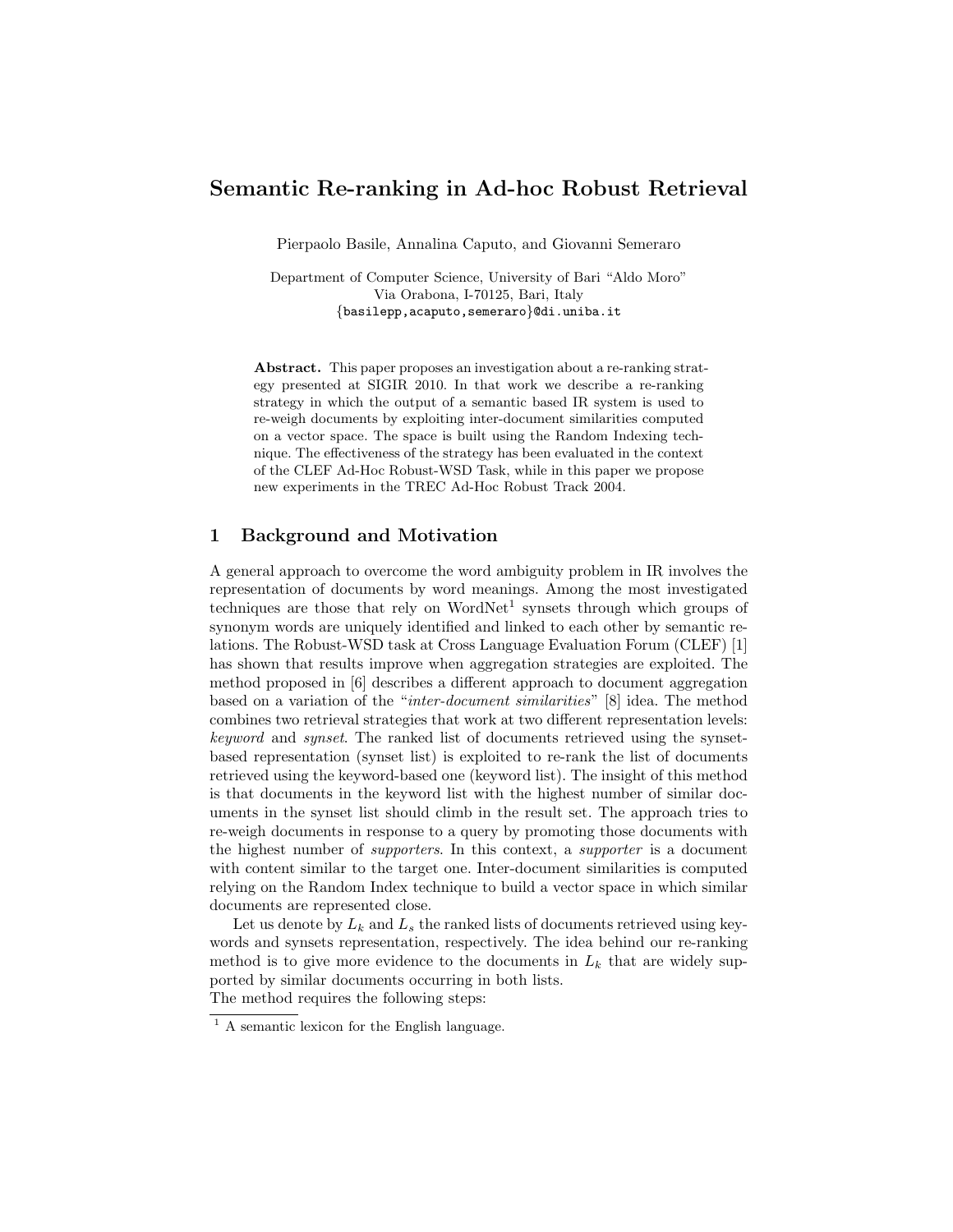#### 2 Pierpaolo Basile, Annalina Caputo, and Giovanni Semeraro

- 1. For each document  $d_i \in L_k$  compute the *supporters* $(d_i, \alpha)$ , which is the set of  $\alpha$  documents  $\{d_1, ... d_{\alpha}\}\subset L_k$  with the highest inter-document similarity to  $d_i$ .
- 2. Get the *overlap\_supporters* =  $\{d_j \in L_s : d_j \in \text{supporters}(d_i, \alpha)\}\$  which is the set of documents occurring in both  $L_s$  and supporters.
- 3. Assign to  $d_i$  a new score  $S(d_i)$  taking into account supporting documents computed in the step 2. Formally:

$$
S(d_i) = \theta * S_{supporters} + (1 - \theta) * S_k(d_i)
$$
\n<sup>(1)</sup>

where

$$
S_{supporters} = \sum_{d_j \in overlap\_supporters} S_k(d_j) * S_s(d_j)
$$
 (2)

and  $S_k(d_j)$  is the score of  $d_j$  in  $L_k$ , while  $S_s(d_j)$  is the score of  $d_j$  in  $L_s$ , and  $\theta$  is a free parameter used to smooth  $S_{supporters}$ , which denotes the scores combination of supporting documents.

# 2 The new setting

The proposed approach involves two retrieval strategies which work at two different representation levels: keyword and synset. The synset level requires the disambiguation of the whole collections: CLEF 2009 Ad-hoc Robust Task and TREC Ad-Hoc Robust Track 2004. The TREC collection counts 528,155 documents, while the CLEF 2009 collection consists of 166,717 documents disambiguated by the task organizers. The Word Sense Disambiguation (WSD) algorithm [7] used by the CLEF organizers is not available, for this reason we adopt our WSD strategy to disambiguate TREC documents. Our WSD method is based on [5]. It is important to underline that our WSD strategy obtains similar results wrt [7] in terms of precision when the two WSD algorithms are evaluated "in vitro". The WSD method used by the CLEF organizers obtains 0.578 as precision in SemEval-2007 All-Words Task, while our system obtains 0.59 in terms of precision using the dataset of Senseval-3 All-Words Task. The two datasets are not directly comparable, but the results give an idea of the effectiveness of both WSD strategies. To perform the WSD algorithm, several text processing operations are required such as tokenization, part-of-speech tagging and lemmatization. We adopt META [2], a text processing tool able to perform all the necessary natural language processing steps.

Moreover, to build the vector space in which similarity between documents is computed, we adopt a strategy based on Random Indexing using a modified version of Semantic Vectors package [9] able to work with large collections as TREC. Our modified version works on computational aspects to improve performance related to space and time.

Finally, we built a retrieval system [3] based on Lucene and the Okapi BM25 model for both levels of representation: keyword and synset. Stemming and stop word removal are applied to the keyword-based representation of documents and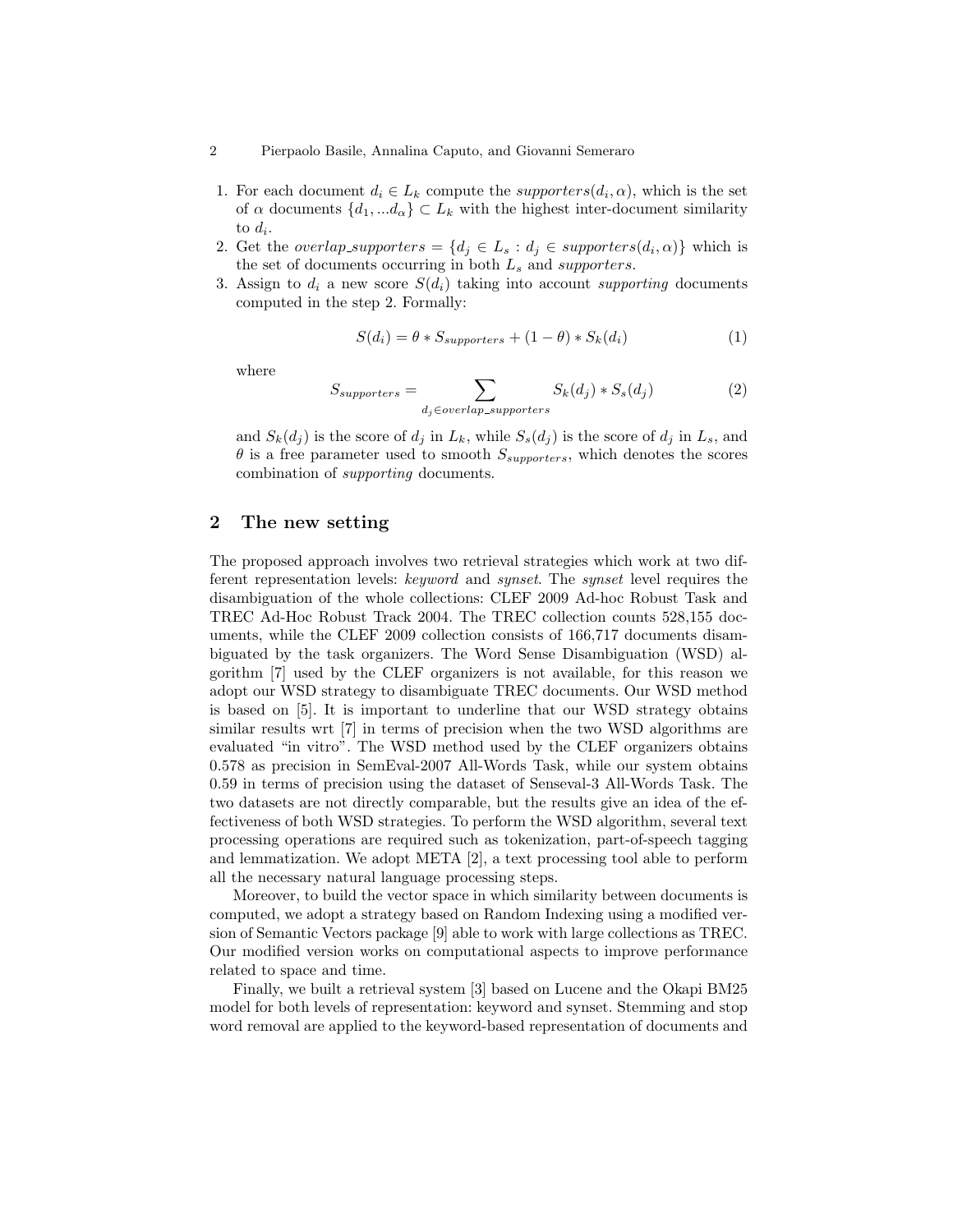topics. To evaluate the performance we executed several runs using the topics provided in each track. In detail, the CLEF 2009 collection has 160 topics, while the TREC collection has 259 topics. We used TITLE and DESCRIPTION topic fields adopting two different boosting factors (TITLE=4, DESCRIPTION=1) to highlight terms in the TITLE.

More details about the adopted IR system are in [3], while the Random Indexing strategy exploited in this work is thoroughly described in [4].

### 3 Evaluation and Remarks

The goal of the evaluation is to prove that the re-ranking method proposed in [6] is able to obtain good performance when both a different collection and a different WSD algorithm are involved.

The proposed approach requires disambiguated documents. As well known, WSD is a time consuming task. The disambiguation of the whole TREC collection has required about 6 days using a Linux-based PC with Intel Core2Quad processor having 6 GB of RAM, while, in CLEF collection, we rely on disambiguated documents provided by the organizers. Comparing different WSD algorithms is out of the scope of this work, while we want to evaluate the contribution of synset-based document representation in our re-ranking approach. We plan to perform CLEF disambiguation using our WSD method in future evaluations.

The evaluation was performed using the MAP and GMAP measures. Table 1 summarizes the main results. Foremost, we evaluated each system alone (Keyword and Synset). Keyword was used as baseline of the evaluation. Then, we evaluated an aggregation strategy,  $CombSUM$ . In particular we adopted a modified version of that strategy to assign different weights to each list during aggregation. Finally, the result of the proposed method has been denoted by ReRank. After a tuning step, we set the weights for  $L_k$  and  $L_s$  to 0.8 and 0.2, respectively. Moreover, we tested several values of  $\theta \in \{0.1, 0.2, \ldots, 0.5\}$ and  $\alpha \in \{5, 10, 20, 40\}$ . Table 1 reports only the best results and the involved parameters  $\alpha$  and  $\theta$ .

| $ $ Collection $ $ Exp |                                                  |        | <b>MAP</b> GMAP |
|------------------------|--------------------------------------------------|--------|-----------------|
| <b>CLEF</b>            | Keyword                                          | 0.4205 | 0.1900          |
|                        | Synset                                           | 0.3201 | 0.1242          |
|                        | CombSUM                                          | 0.4252 | 0.1972          |
|                        | $ReRank(\theta = 0.3 \alpha = 20) 0.4332 0.1989$ |        |                 |
| TREC                   | Keyword                                          | 0.2745 | 0.1692          |
|                        | Synset                                           | 0.1360 | 0.0381          |
|                        | CombSUM                                          | 0.2729 | 0.1739          |
|                        | $ReRank(\theta = 0.2 \alpha = 10) 0.2784 0.1754$ |        |                 |

Table 1. Experimental Results